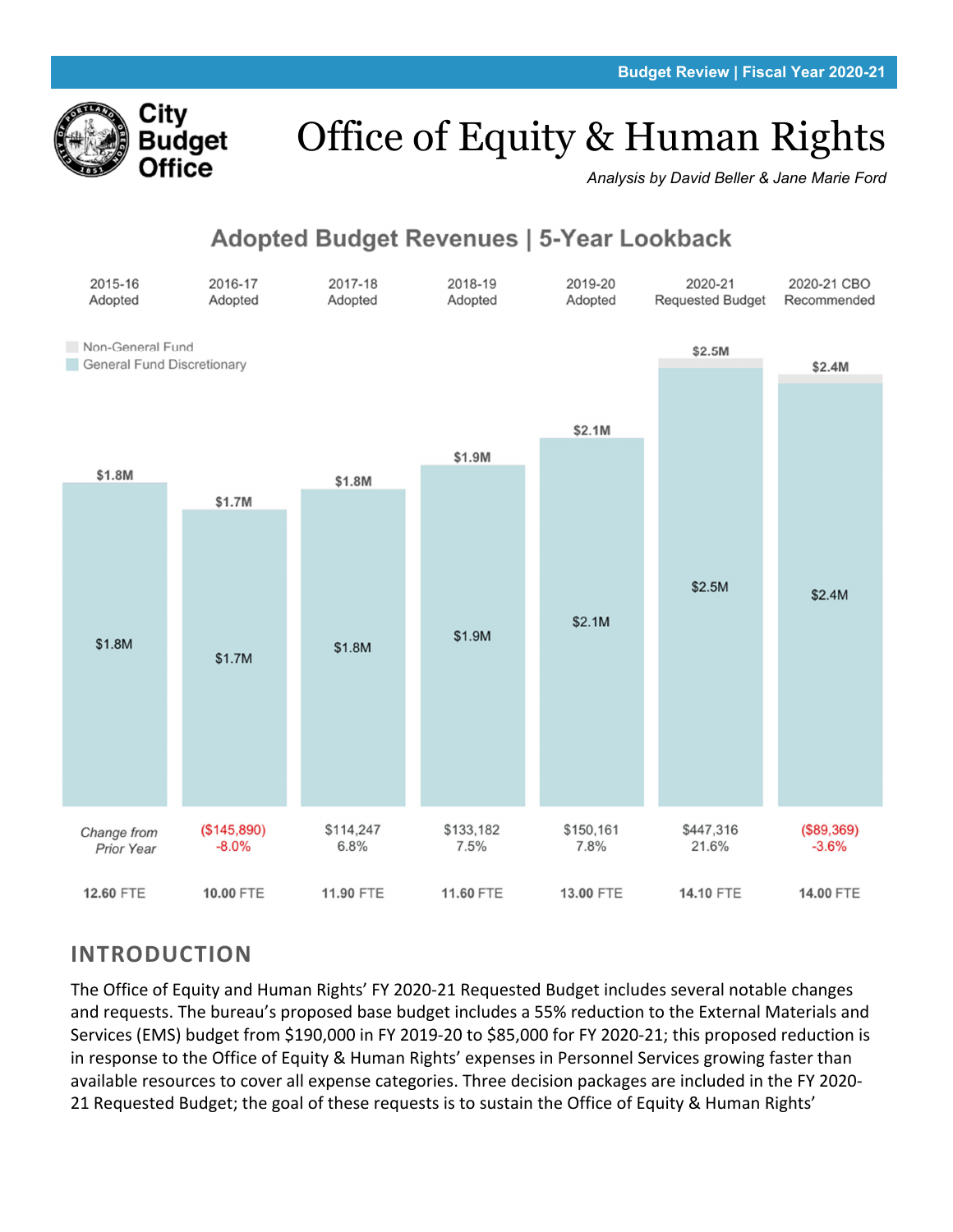programs and functions at FY 2019‐20 budget levels as well as to build the bureau's capacity with through increased staffing, professional development, and training. The total of these three decision packages is \$319,902 and represents a requested growth in total budget of 20% when compared to the FY 2019‐20 Adopted Budget.

The Office of Equity & Human Rights leads Citywide equity efforts through ten Program Offers. Several highlights of the bureau's work in FY 2019‐20 focus on equity training and reporting within the City. The majority of the Citywide training opportunities are dedicated to the Results Based Accountability framework, a data‐driven, performance‐focused, community‐centered tool that helps to address root causes and evaluate outcomes. The integration of the Budget Equity Tool into the City's budget system in collaboration with the City Budget Office (CBO) is a recent development of a cross-bureau partnership to encourage bureaus to systematize the collection and communication of information supporting the interface between equity and budgeting.

# **BASE BUDGET KEY ISSUES**

The Office of Equity & Human Rights' budget has grown approximately \$500,000 over the past four years from \$1.67 million in FY 2016‐17 to \$2.2 million for the FY 2020‐21 Requested Budget (without decision packages). This amounts to a 31% increase or an average annual increase of 8% during this four‐year period. Personnel costs have grown to the largest extent, 40% over four years with an average annual increase of 10%. During this same period, there was a 30% expansion in full time equivalents (FTE) from 10.0 in FY 2016‐17 to 13.0 in FY 2020‐21. The bureau's Adopted Budget in FY 2017‐18 was \$1,786,433 and actuals were \$1,512,596, an underspending of \$273,837. The bureau's Adopted Budget in FY 2018‐19 was \$1,919,615 and actuals were \$1,879,642, an underspending of \$39,973.



# OEHR FY 2016‐17 to FY 2020‐21

# **Financial Condition and Response**

The financial pressure on the Office of the bureau's budget is likely attributed to combination of several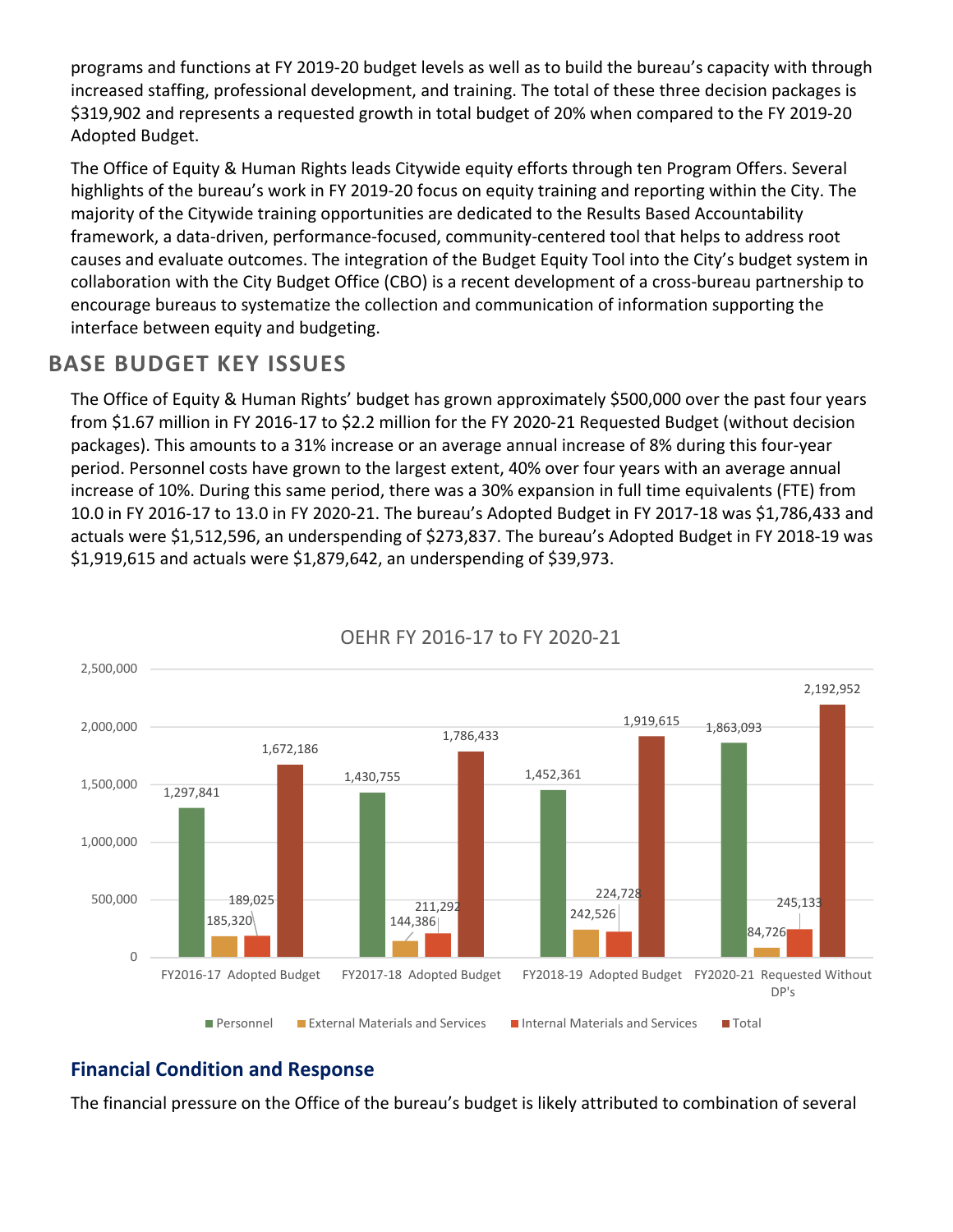factors driving significant acceleration of personnel-related expenses in FY 2018-19. These costs have risen beyond resource levels provided through annual planned General Fund resource growth. Recent personnel cost pressures is not an issue that is necessarily unique to the Office of Equity & Human Rights; however, as a smaller bureau within the General Fund, the Office of Equity & Human Rights has less flexibility to absorb changes in discretionary spending. The following factors and decisions have strained the bureau's budget:

- Normal turnover in staff increased payroll costs because new staff were hired with a starting salary significantly higher than their predecessors;
- Internal resources were reallocated to expand a part-time position;
- Staff salaries for several positions were increased as a result of the Bureau of Human Resources reconsideration and Classification Compensation (Class/Comp) process<sup>1</sup>;
- Reclassification of one existing staff position into higher paid classification and;
- Actual costs for annual non-rep merit pay increases were not included in the base budget and most eligible employees received full merit awards of 4.1%.

In order to submit a balanced requested budget, the bureau elected to reduce its external materials and services (EMS) appropriation by 55% from FY 2019‐20 Adopted Budget levels. Several other smaller changes to reduce expenses are discussed below. The primary deciding factor for the large reduction in EMS is the desire to preserve existing staff levels and keep the current core program functions whole. Additionally, through internal reallocation and reprioritization of work, the Office of Equity & Human Rights has effectively eliminated support for two programs: The Human Rights Commission and the Portland Commission on Disability (details of impacts below).

The bureau expects this level of EMS reduction will negatively impact of the remaining programs; however, this could possibly be mitigated with careful management decisions and focused expense management throughout the year. Over the past three years, the Office of Equity & Human Rights' EMS spending has varied from approximately \$80,000 to \$300,000; during this period the bureau has underspent its EMS budget annually by approximately \$24,000 to \$109,000. Based upon historical underspending, it is possible for the bureau to meet current service levels at some reduced amount of EMS; however, with the currently requested EMS budget at \$85,000, this would require close to record‐ low levels of spending.

# **Significant Changes in the Requested Base Budget**

The Office of Equity & Human Rights' FY 2020‐21 Requested Budget includes several other changes to the Base Budget of note:

**The Portland Commission on Disability will be eliminated as an individual program. This program** was created in 2008 and the Office of Equity & Human Rights' budget narrative notes that there are many challenges in the program at present. As such, the work of the Commission will be re‐ envisioned and integrated into the Office of Equity & Human Rights' Americans with Disabilities Act Title II program instead. The impact of this change is unknown; the goals of the change is to

 $1$  As part of the Classification and Compensation process, BHR included a reconsideration process which allowed employees to request a higher job classification if they felt that their current position did not adequately reflect their existing job classification.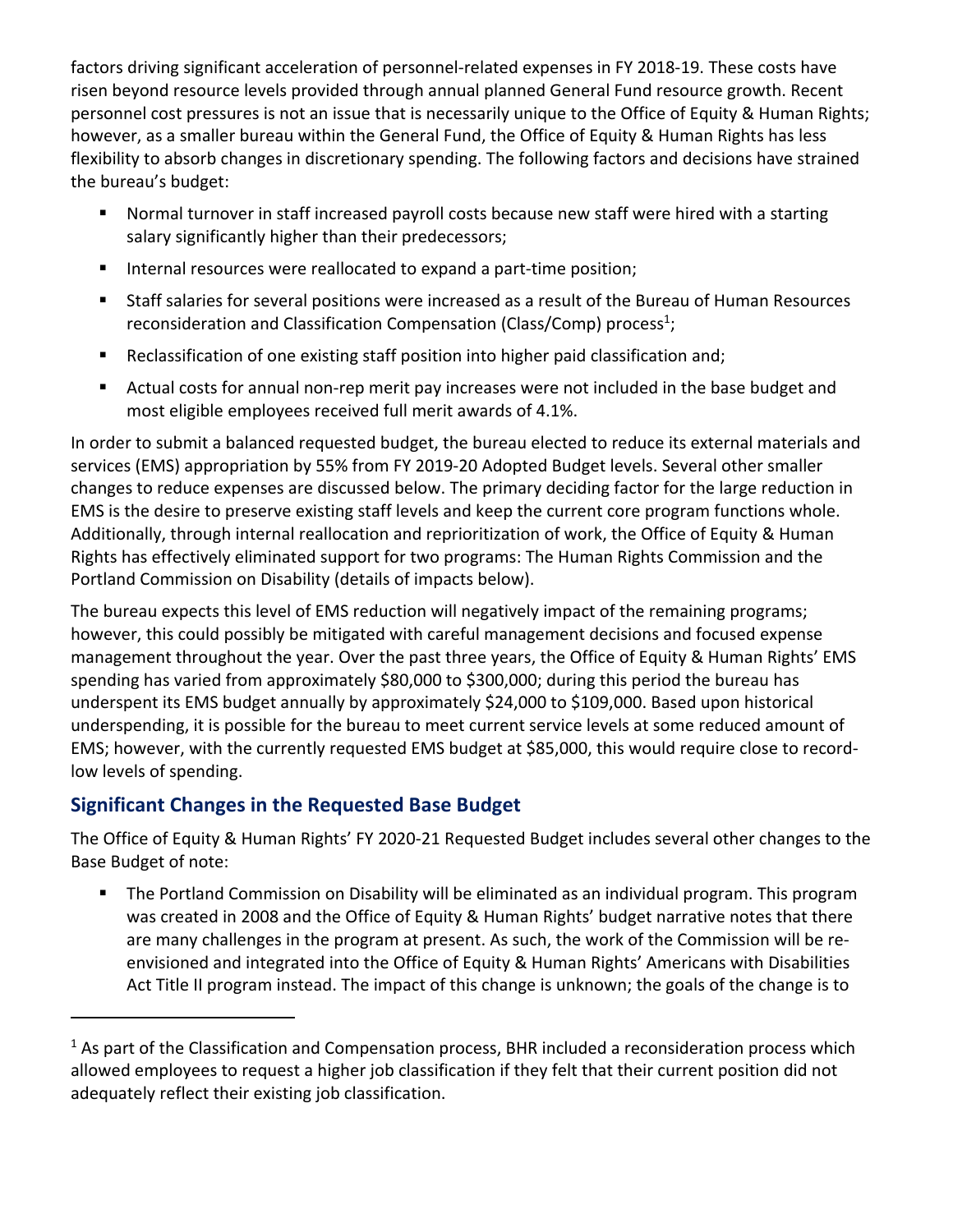build new momentum and energy in this focus area.

- **The Office of Equity & Human Rights is phasing out its work with the Human Rights Commission** and transitioning the volunteer capacity within the Commission to their bureau advisory body and other advisory opportunities within the bureau and around the City. This change would provide additional staff time for other program focuses; those specifics have not been identified. The Commission is expected to continue, but without support from the Office of Equity & Human Rights.
- To reduce personnel costs, the base budget does not include the continuation of a temporary appointment of a Deputy Director position. Instead this position would revert to the previous classification of Coordinator III resulting in a savings \$6,600. This temporary appointment was intended to shepherd through the bureau's strategic plan, which is likely to be completed in the current fiscal year.
- The Financial Services Interagency with the Portland Housing Bureau to provide budgeting support is eliminated (saving \$12,309). This change would require that the Office of Equity & Human Rights rely on its internal staff to complete its budgeting work, a change of this magnitude would require additional staff capacity and training.
- Funding for Diverse Empowered Employees of Portland (DEEP), the program of City employee affinity groups, is reduced from approximately \$15,000 to the prior funding level of \$10,000. This expansion was approved by Council in FY 2019-20 to create more optimal funding for affinity groups; its reduction would reduce the capacity of affinity groups to host culturally specific events.
- The bureau projects that an additional reduction of approximately \$17,456 to Personnel or EMS is needed to balance its base budget (including projected merit and benefit increases) if additional funds are not secured through the requested decision packages. If Council chooses not to fund those requests, further reductions would be required to balance the base budget.

## **Strategic Opportunities**

The need for a formal strategic plan to guide the Office of Equity & Human Rights' work has been a focus of past CBO reviews. The bureau's strategic planning process is near completion with the formal report expected in the spring of 2020. CBO believes this more formal plan is an opportunity for the Office of Equity & Human Rights to clarify roles, responsibility, and potentially bureau authority for Citywide equity goals. This is of special consideration since the City's broader equity efforts have significantly expanded since the Office of Equity & Human Rights was founded in 2011.

The Office of Equity & Human Rights' positive impact on Citywide equity are reflected in its performance measures. The performance measures show that ADA Title II and Civil Rights Title VI programs have reached strategic performance management targets, together providing 300 consultations annually. The Equity Training and Education program provides equity training for more than 500 City employees on an annual basis. CBO recommends that the Office of Equity & Human Rights and City Council consider the following strategic issues:

**The bureau is aware that there is the potential for more data collection and analysis to inform** equity work, which presents a clear opportunity in furthering initiatives within the bureau's purview. The newly structured Budget Equity Tool is an opportunity for the collection of Citywide equity measures, and the CBO is in further consultation with the Office of Equity & Human Rights to produce performance measures on a Citywide basis to report progress.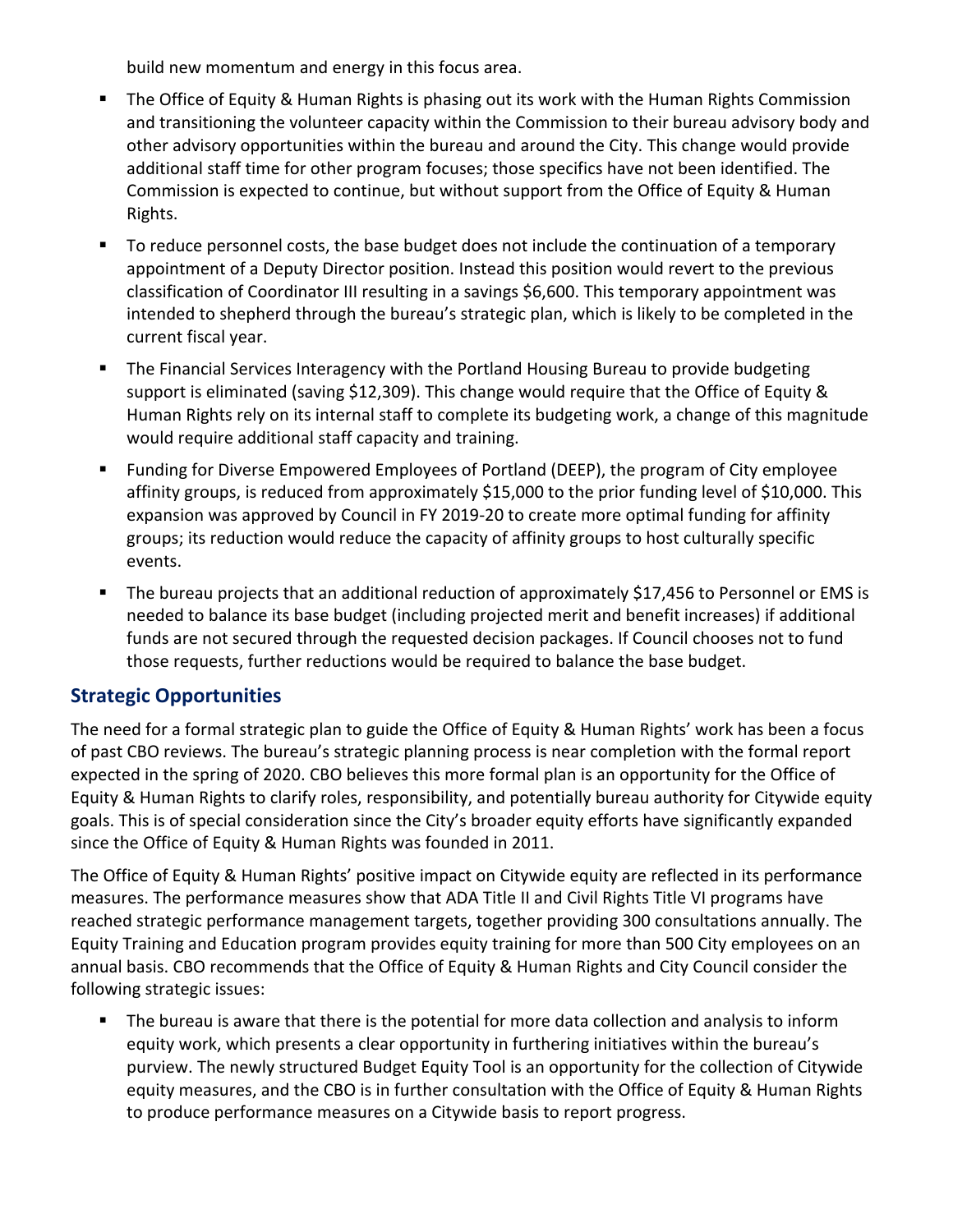- In additional to the Office of Equity & Human Rights' 13 FTE, there are at least an additional 28 City‐wide staff positions operating within bureaus as equity managers or with equity coordination as a primary role. The strategic coordination and collaboration of the Office of Equity & Human Rights' staff and specific bureau equity staff presents a large opportunity to better leverage the overall investment in further equity within the City as a whole. CBO is supportive of the continued collaborative efforts as this acts as a force multiplier for the delivery of the Office of Equity & Human Rights' core service
- All City bureaus were required in 2016 to complete five‐year equity plans. There is an opportunity for the Office of Equity & Human Rights to assume a more active role through the encouragement and support of bureau efforts to revise, track progress and refocus equity efforts outlined in the bureau equity plans.

# **DECISION PACKAGES**

## **The Office of Equity & Human Rights Continuation of Services**

*DP: 9645, \$100,155, 0.10 FTE*

#### **Request Summary**

This decision package contains five separate funding requests designed to maintain and/or expand staffing, programs or services. This decision package is designed primarily to restore items cut in the Office of Equity & Human Rights' base budget in order to balance expenses with available resources; this decision package is the bureau's top priority of the three requests submitted.

## **Offset Summary**

No offset was presented.

## **CBO Analysis**

This decision package requests additional resources to allow the bureau to maintain current service levels, expand one position to full‐time, and secure additional ongoing resources for a potential personnel shortfall should the bureau not continue to provide support funded by the Portland Committee on Community‐Engaged Policing (PCCEP). The decision package includes five decision points for Council's consideration:

- Increase a 0.9 Administrative Specialist position to 1.0 FTE at a cost of \$10,631. This increase would provide the Office of Equity & Human Rights with 2.0 FTE Administrative Specialist positions rather than the current 1.9 FTE in this classification. This request is based upon the fact that the bureau will assume responsibility for accounts payable, accounts receivable and contracts management duties that were previously provided by the interagency agreement with the Portland Housing Bureau.
- Continue the appointment of the Deputy Director position rather than reverting to the former Coordinator III classification at a cost of \$6,600. This request would approve the ongoing resources for a Deputy Director position.
- Maintain the interagency agreement with Portland Housing Bureau for financial planning support at a cost of \$12,309. This position provides expert budgeting support for the Office of Equity & Human Rights. Without this funding, the Office of Equity & Human Rights would need to rely on its internal staff to complete and monitor its annual budget, which would require additional staff time and capacity for managing financial operations.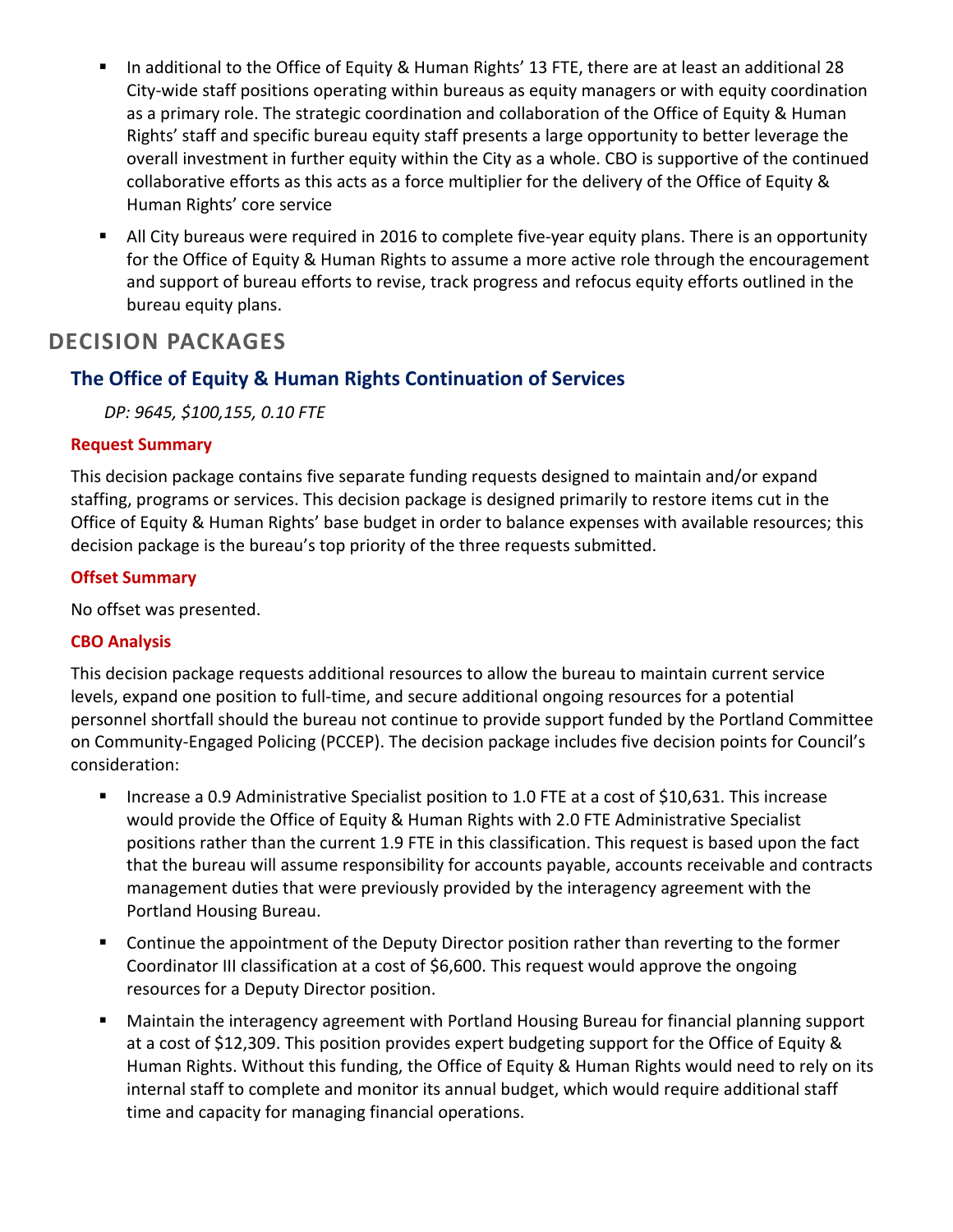- Increase ongoing support for personnel at \$65,051. CBO reiterates that the Office of Equity & Human Rights has partially funded this gap in its base budget through reductions to external materials and services covering all but \$17,456 of anticipated FY 2020‐21 personnel costs (including merit increases as directed in the Mayor's Budget Guidance). If this request were funded, the bureau would reallocate funding in the base budget to backfill EMS reductions.
- Maintain funding for the DEEP program at approximately \$15,000 versus reverting to previous funded levels of approximately \$10,000. This increase in funds was recently approved in FY 2019‐ 20 to provide affinity groups with greater resources for their events. Without this funding, employee affinity groups would have less funds to host culturally specific events.
- One notable element of this decision package is that EMS funds are not substantially restored; \$5,558 would be restored to EMS for DEEP. See DP 9647 below for analysis of the restoration of EMS to previous levels.

As discussed in the base budget analysis, the Office of Equity & Human Rights has made significant reductions to the ongoing EMS appropriations in effort to maintain core bureau services. This significantly restricts the bureau's ability to support the Equity Training and Education program, which in turn is likely to have negative impacts on progress made for Citywide equity goals. CBO recommends partial General Fund ongoing funding of this package to support staffing and program levels that do not substantially reduce current bureau functions. A sudden reduction in capacity to the Office of Equity & Human Rights prior to the bureau's release of a new strategic plan could hamstring the bureau's ability to move forward productively and could be disruptive to the City's overall equity efforts. CBO recommends funding level be set to sustain program and function levels to preserve the continuity of current services.

CBO estimates \$148,000 as the EMS level needed maintain the Office of Equity & Human Rights programs and services based on prior year patterns, current plans and program realignments within the bureau. CBO recommends additional one‐time General Fund resources to provide the bureau flexibility as it transitions the Results Based Accountability training model and determines the level of ongoing support truly required upon the completion of the bureau's strategic plan. CBO recommends the EMS and specific position additions be one-time rather than ongoing pending the release of the Office of Equity & Human Rights' strategic plan; at that time the ongoing EMS and personnel needs can be measured. CBO recommends the following:

- One-Time funding for the Deputy Director position of \$6,600.
- One-Time funding for the Administrative Specialist at \$10,631
- One-Time funding of \$58,232 for EMS.
- Ongoing funding for interagency agreement for financial planning at \$12,309
- Ongoing additional funding for DEEP at \$5,558
- Ongoing funding for personnel at \$17,456.

The bureau's budget includes interagency funding totaling \$47,595 from PCCEP based on services to be provided by the Office of Equity & Human Rights in FY 2020‐21. The bureau notes that PCCEP may not be renewed in future years. Identification of the Office of Equity & Human Rights' ongoing role in PCCEP should be articulated in the strategic plan and considered in determining resource needs moving forward.

## **CBO Recommendation: \$35,323 ongoing, \$75,463 one‐time | 0.00 FTE**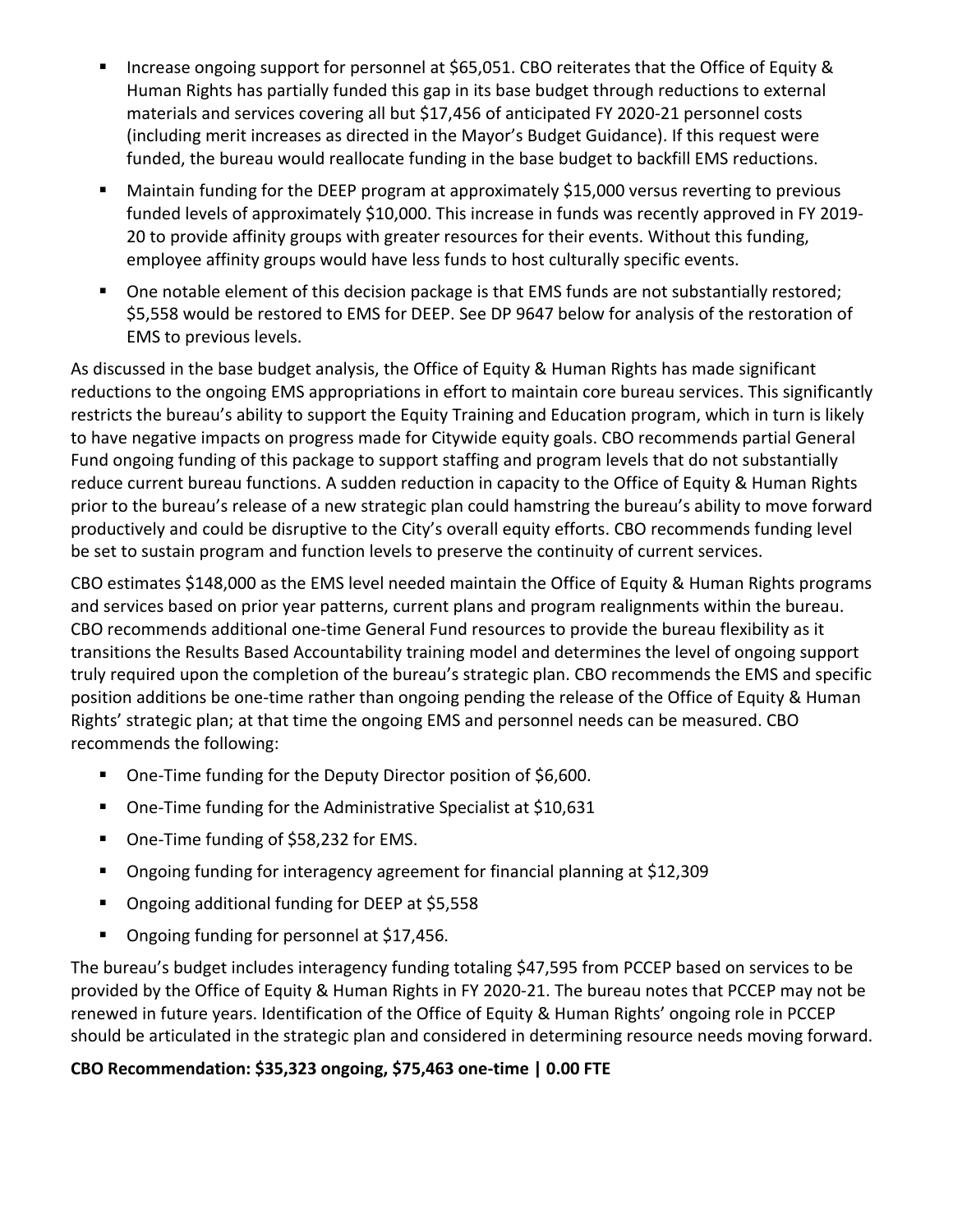## **Professional Learning and Technical Assistance**

*DP: 9647 \$100,000, 0 FTE*

#### **Request Summary**

This decision package request is for \$100,000 in ongoing General Fund resources to support training and professional development broken out as: \$50,000 for Results Based Accountability (RBA) training for the Office of Equity & Human Rights staff and bureau staff, and \$50,000 for general the Office of Equity & Human Rights staff and bureau professional development. This is the bureau's second priority decision package.

#### **Offset Summary**

No offset was presented.

#### **CBO Analysis**

Training is an important core function of the Office of Equity & Human Rights, and the RBA framework is now the official framework for operationalizing equity. This decision package would provide funding to continue hiring outside trainers and consultants to support the implementation of this framework throughout the City. The Office of Equity & Human Rights reports that this work is valued by many City employees and bureau equity leaders.

The bureau has indicated its plan is to transition to a model where the training and support is conducted in-house (between the Office of Equity & Human Rights and trained bureau counterparts), therefore lessening the reliance on outside consultants. The decision package narrative states that the Office of Equity & Human Rights "expects payment" for bureaus sending its staff to a second RBA cohort training, which is consistent with the Fall Supplemental Budget recommendation from CBO. The Office of Equity & Human Rights may want to collect data to determine if this model for expense recovery works for participating bureaus and does not develop into a barrier for attendance.

Professional development is an important practice for enhancing staff effectiveness, morale and retention. The additional request of funds for equity focused professional development could help realize these benefits by building the Office of Equity & Human Rights' and bureau staff skills around equity. That said, the general professional development component of this funding request appears open‐ended and not specifically defined. Some different possible approaches and topics are mentioned: nationally recognized speakers, two‐day seminars, and tribal relations. CBO recommends the bureau develop a more precise plan that differentiates what services are specifically for the Office of Equity & Human Rights' staff and which are for general City staff to better inform the level of ongoing commitment to professional development opportunities within the bureau. CBO has concerns that additional funding for training is not timely until the completion of the strategic plan. CBO recommends that City Council reconsider providing additional general professional development support on an ongoing basis once more precise training needs and plans are stated in the context of the bureau's pending strategic plan.

#### **CBO Recommendation: \$0 ongoing | \$0 one‐time**

## **Civil Rights Title VI Program Increase**

*DB:9646, \$123,985, 1.00 FTE*

#### **Request Summary**

This decision package requests an additional position, 1.0 FTE, for the Civil Rights Title VI program,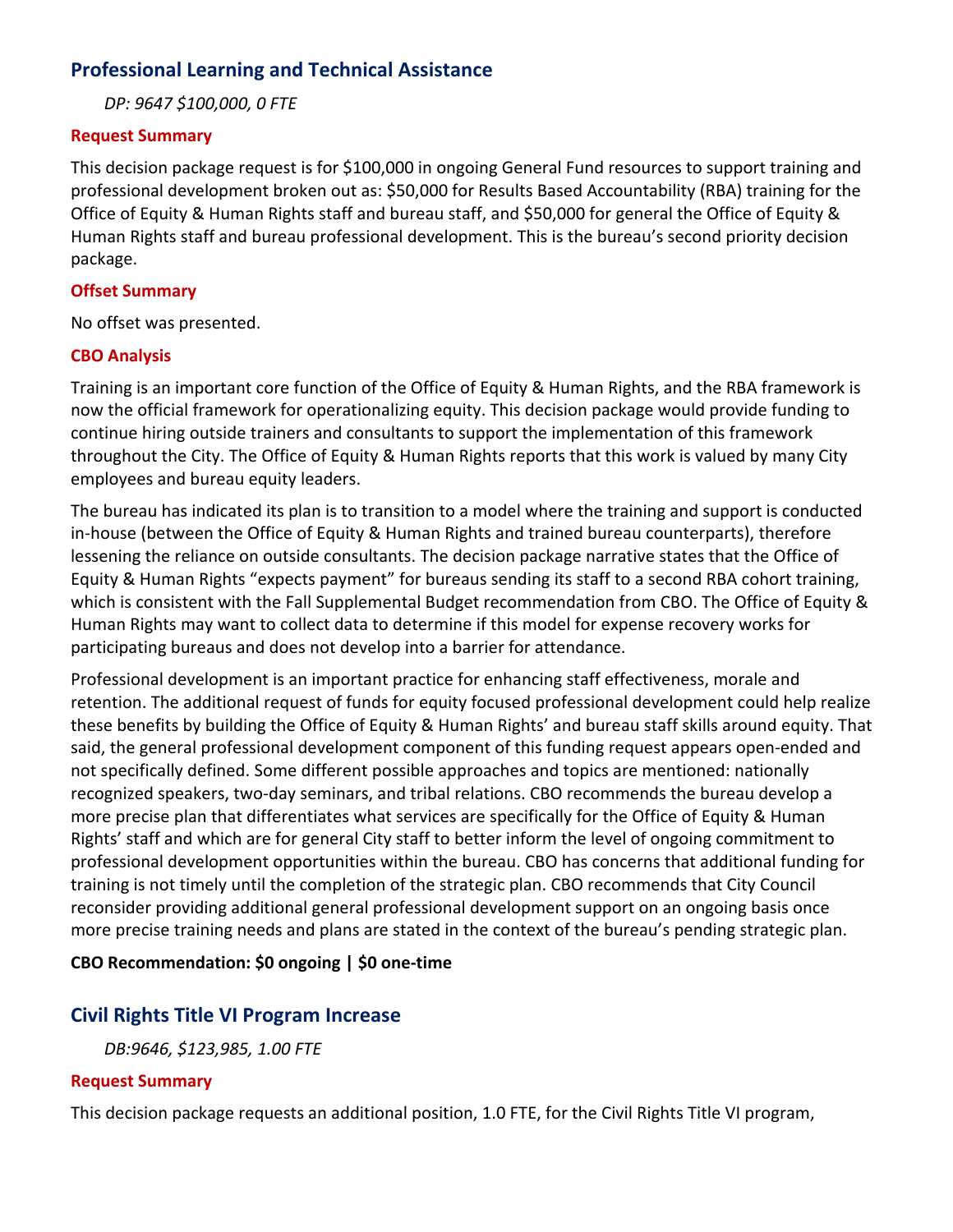bringing the total support for this program to 2.4 FTE. This is the bureau's third priority of three proposed decision packages.

## **Offset Summary**

No offset was presented.

## **CBO Analysis**

The Office of Equity & Human Rights is responsible for the administration of policy, planning, and implementation of Title VI of the Civil Rights Act, working to ensure that all Portlanders have access to all City programs, services, and activities; that all Portlanders are able to participate in public processes and decision‐making (including those with limited English proficiency); and that people of color or low‐income communities do not disproportionately experience negative impacts.<sup>2</sup> The bureau notes in the decision package narrative that the Office of Equity & Human Rights lacks the needed resources for optimal training, consulting, and facilitation of Title VI Bureau Liaisons. Full City compliance with this legislation is important in terms of the legal, ethical, and social justice implications.

As  $CBO<sup>3</sup>$  and a previous audit<sup>4</sup> have highlighted, additional resources are likely required to support Citywide compliance efforts. CBO recommends funding this requested position as a first step toward a more holistic assessment of the City's Civil Rights Title VI needs, with a suggested focus on:

- Data collection, analysis, and reporting;
- Clarifying the roles of the Office of Equity & Human Rights, City Attorney's Office, Risk Management Division in the Office of Management & Finance, and individual bureaus in meeting the City's collective responsibilities under Civil Rights Title VI; and
- Through a risk assessment and equity lens, identifying key priority strategies for identifying and eliminating barriers to access in City policies, plans, programs, practices, services, and operations.

## **CBO Recommendation: \$123,985 ongoing | 1.00 FTE**

<sup>&</sup>lt;sup>2</sup> Description draw from ADM-18.01 – City of Portland Civic Rights Title VI Plan. Available at https://www.portlandoregon.gov/citycode/article/462588.

<sup>&</sup>lt;sup>3</sup> See City Budget Office, FY 2018-19 Budget Review. March 2018. Available at

https://www.portlandoregon.gov/cbo/article/675819; and City Budget Office, FY 2018-19 Prior Year Performance Report. December 2019. Available at https://www.portlandoregon.gov/cbo/article/748889.

<sup>4</sup> Portland City Auditor, December 2016. "Americans with Disabilities Act: Coordination gaps complicate City response." Available at https://www.portlandoregon.gov/auditservices/article/620521.